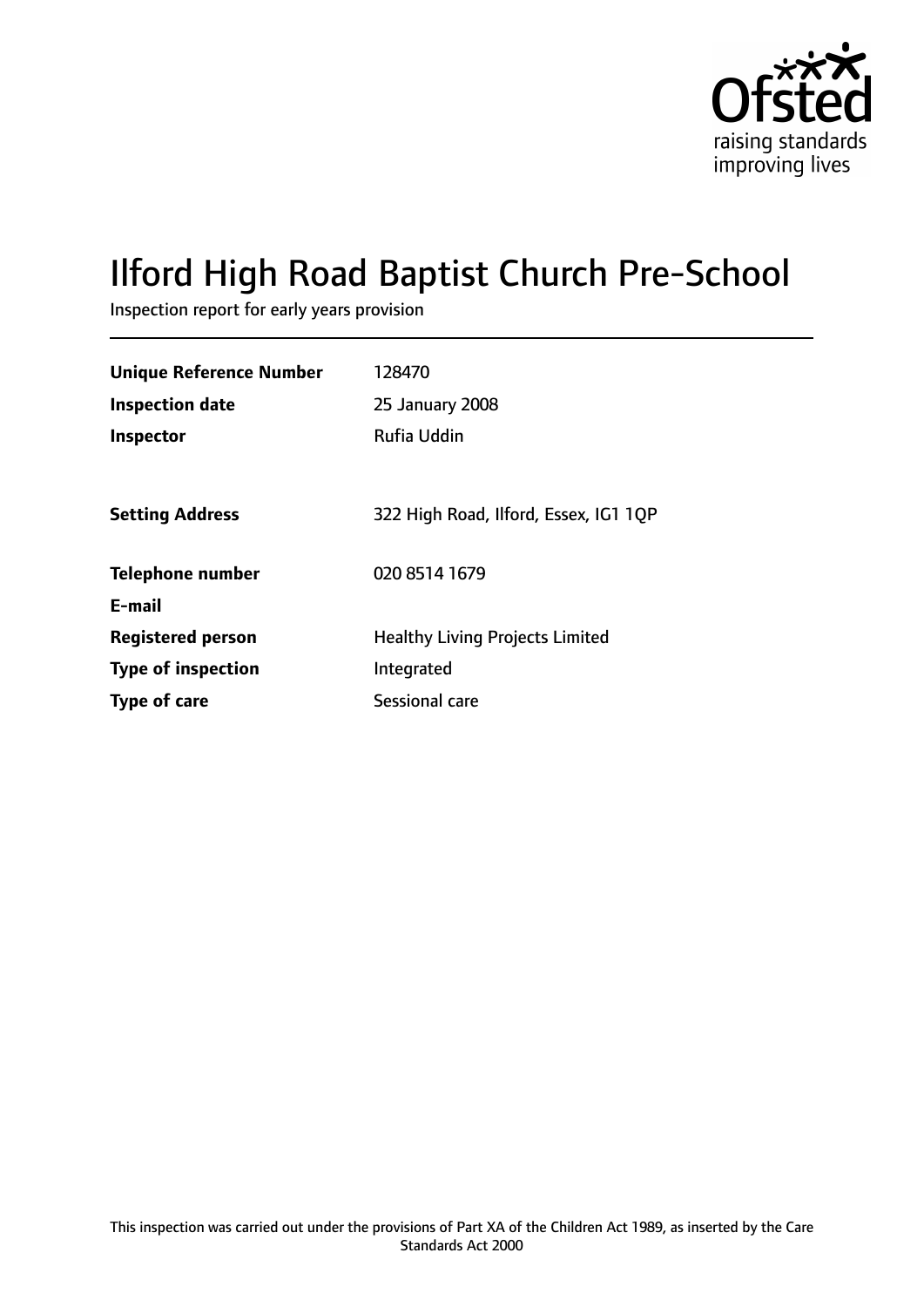#### **ABOUT THIS INSPECTION**

The purpose of this inspection is to assure government, parents and the public of the quality of childcare and, if applicable, of nursery education. The inspection was carried out under Part XA Children Act 1989 asintroduced by the Care Standards Act 2000 and, where nursery education is provided, under Schedule 26 of the School Standards and Framework Act 1998.

This report details the main strengths and any areas for improvement identified during the inspection. The judgements included in the report are made in relation to the outcomes for children set out in the Children Act 2004; the National Standards for under 8s day care and childminding; and, where nursery education is provided, the *Curriculum guidance for the foundation stage.*

The report includes information on any complaints about the childcare provision which Ofsted has received since the last inspection or registration or 1 April 2004 whichever is the later.

#### **The key inspection judgements and what they mean**

*Outstanding: this aspect of the provision is of exceptionally high quality Good: this aspect of the provision is strong Satisfactory: this aspect of the provision is sound Inadequate: this aspect of the provision is not good enough*

For more information about early years inspections, please see the booklet *Are you ready for your inspection?* which is available from Ofsted's website: *www.ofsted.gov.uk.*

# **THE QUALITY AND STANDARDS OF THE CARE AND NURSERY EDUCATION**

On the basis of the evidence collected on this inspection:

The quality and standards of the care are good. The registered person meets the National Standards for under 8s day care and childminding.

The quality and standards of the nursery education are good.

#### **WHAT SORT OF SETTING IS IT?**

Ilford High Road Baptist Church Pre-School was registered in 1992. It is a Christian pre-school, operating from a church building located near to Ilford town centre and is close to local parks and other amenities in the London borough of Redbridge. The pre-school is part of the church's Healthy Living Project, and strong links with other church groups are in place.

The person in charge of the pre-school is required to be a church member. The pre-school takes a maximum of 36 children, aged from 3 years to under 5 years at any one time. There is a large main hall available. It is open Monday to Friday between 09:30 and 12:00 during term time only. Currently there are 28 children on roll. The pre-school supports several children who speak English as an additional language. The pre-school welcomes children with learning difficulties and/or disabilities.

The pre-school employs seven members of staff. All of the staff, including the manager, have appropriate child care qualifications. The group receives support from Early Years Pedagogy Advisory Team.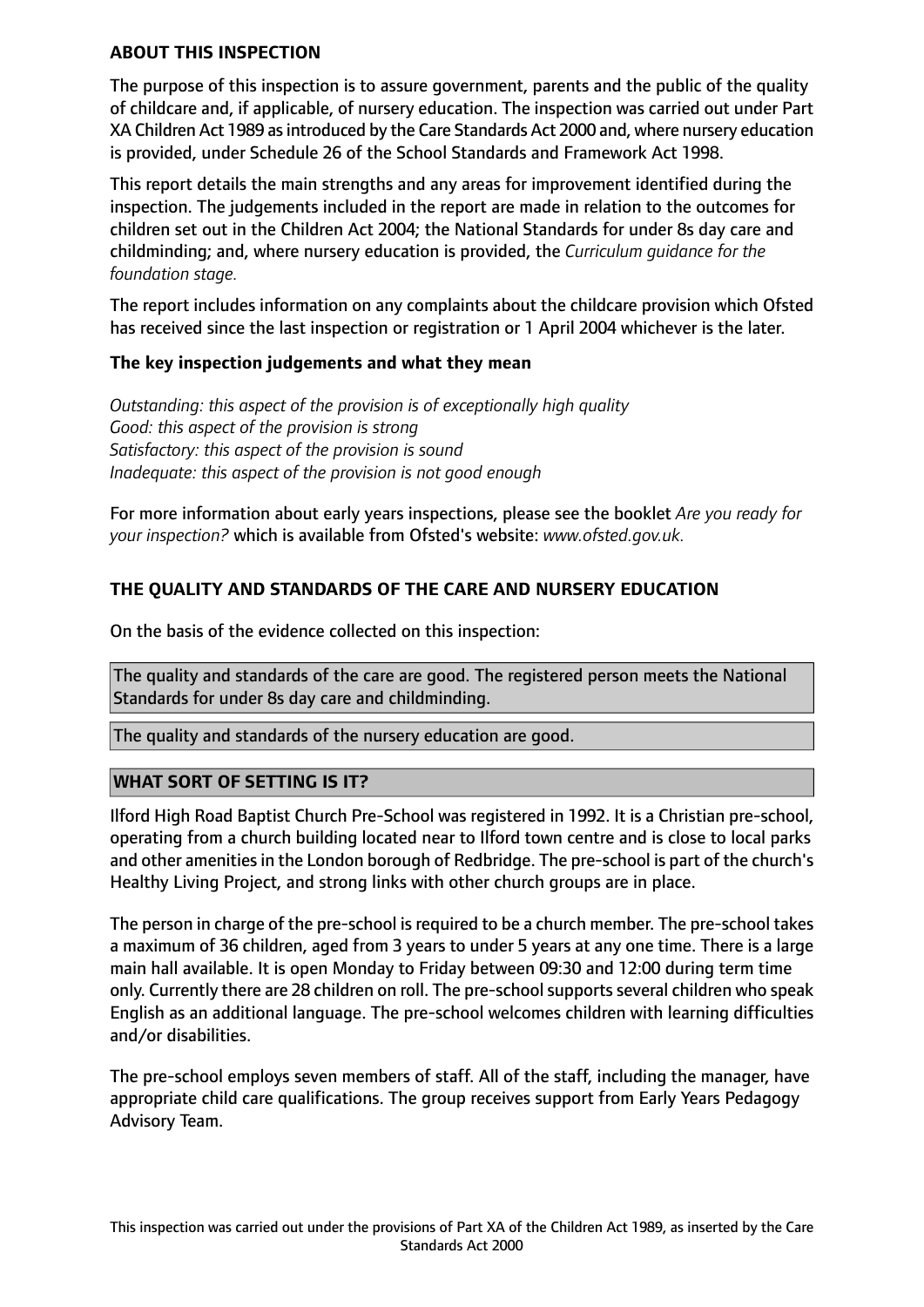#### **Helping children to be healthy**

The provision is good.

Children are encouraged to develop their self care skills and learn to follow good personal hygiene routines. The staff talk with children about why they need to wash germs away when washing their hands and how these can spread if they do not follow good hygiene routines. Written information is obtained from parents regarding children's medical history, allergies and special dietary requirements ensuring their individual needs are fully met. The staff have relevant up to date first aid training and deal with accidents appropriately ensuring children remain healthy. Parents are kept notified of accidents which occur and provide appropriate consent in relation to medication and emergency treatment.

Children's physical development is well provided for. A range of activities and various apparatus is used daily to help children practise physical skills such as balancing, climbing, throwing and catching. Children's finer motor skills are developed through using small craft tools, pencils and construction toys. Children become aware of their local community and environment as they take part in regular outings to the shops and libraries.

The group has philosophy of promoting healthy living. Children enjoy and benefit from a healthy diet. They make healthy choices from a variety of chopped and attractively presented fruits at snack time. They are able to choose a drink of milk to have with their snack or get themselves some water if they prefer. These comply with all special dietary requirements and preferences to ensure children remain healthy. Children enjoy snack times as a sociable occasion. They sit comfortably and are learning how to feed themselves, to promote their independence.

#### **Protecting children from harm or neglect and helping them stay safe**

The provision is good.

The premises provide a bright and welcoming environment. Children use the spacious main hall for all their play and learning activities. This is effectively divided into different play areas. Children move freely and safely around the inside learning environment because staff are vigilant and place high priority on ensuring their safety. Formal and informal risk assessments are implemented on all areas used by children and this includes all equipment, furniture and play resources. Children can access resources safely and are encouraged to take care of their own personal safety and that of others. Staff demonstrate clear and consistent boundaries to help children learn about rules, for example, when to walk and not run. Children are protected from accidents as the staff complete regular risk assessments on the premises, toys and equipment and ensure the setting is secure. Children practise regular fire drills, increasing their understanding about how to keep safe in an emergency situation. There is appropriate fire fighting signage and equipment around the premises. Accidents are recorded and parents' signatures obtained. Children's safety is also competently met because staff closely monitor access to the provision, to protect children from unknown visitors and to prevent children from leaving the setting with unknown adults.

Children's welfare is given high priority regarding matters of child protection. A comprehensive policy statement informs staff, students, parents and carers of effective practices within the group; this includes the procedure to be followed if an allegation is made against a member of staff or volunteer. Staff have completed training around child protection and consequently have a good understanding of how to implement pre-school and Local Children's Safeguarding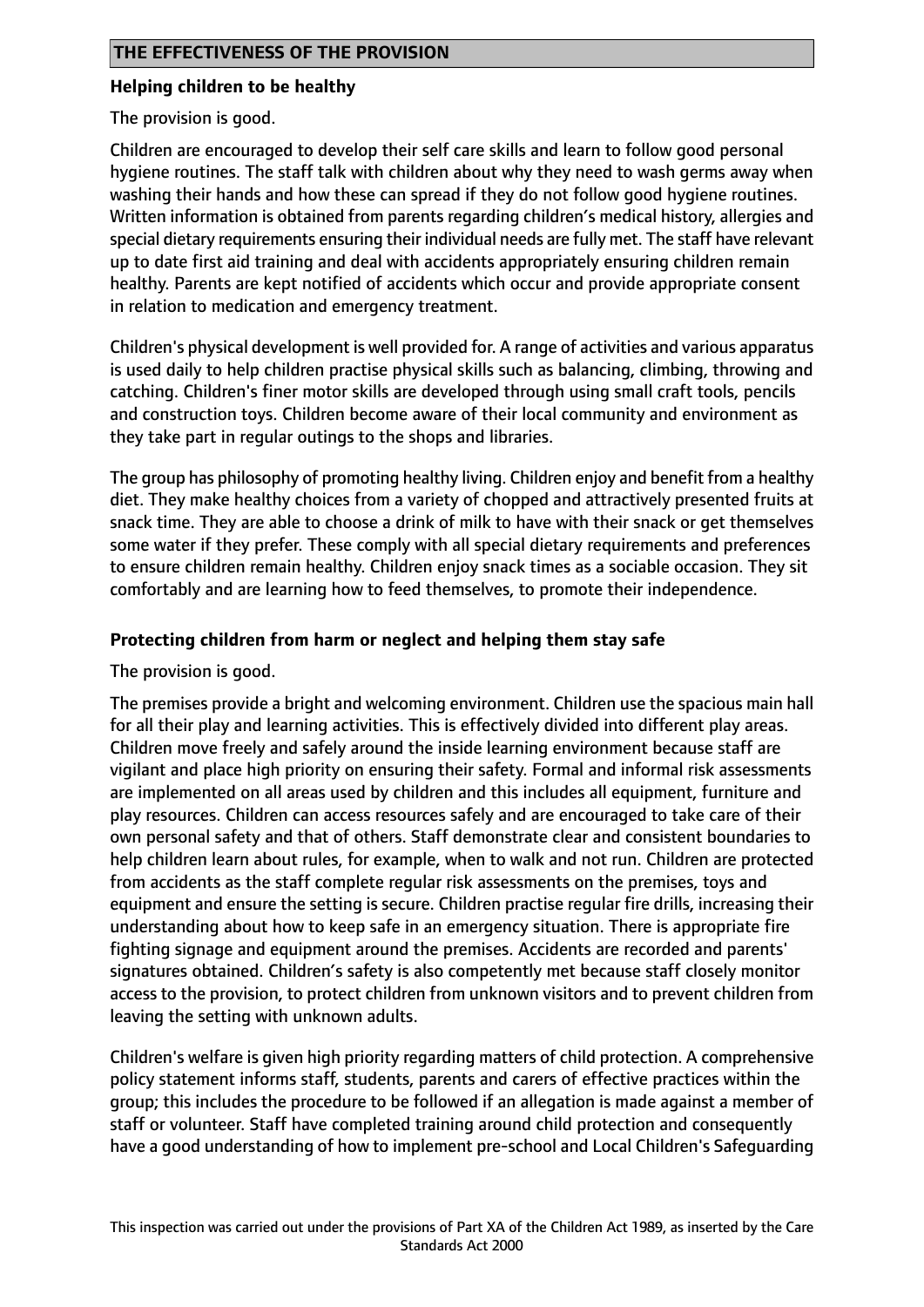Board's procedures. They liaise closely with outside agencies to work with families and seek appropriate support; ensuring children are fully protected whilst in their care.

#### **Helping children achieve well and enjoy what they do**

The provision is good.

Children that attend the pre-school are happy, settled and confidently approach the staff for help and support. Children's care arrangements are thoroughly met as a result of staff being aware of each child's individual requirements and ensuring that all children are well supported. All children arrive confidently and quickly settle into the group. They are gaining a good sense of routine and know what is expected of them. They are well supported by staff, thereby enhancing children's enjoyment and learning. Staff have good plans in place to ensure that they receive a wide range of activities.

#### Nursery Education

The quality of teaching and learning is good and children are progressing well through the stepping stones toward the early learning goals. Staff are confident in the Foundation Stage curriculum and plan accordingly, adapting activities to extend or support children according to their age and ability. Children are well supported to develop ideas and learn through their play by staff who provide a wide range of planned activities. Staff have good knowledge and undertake on-going training on the Foundation Stage curriculum. They are keen to evaluate and improve practice. Planning incorporates individual children's starting points and assesses and implements targets for individual children. Use is made of entry profiles and individual learning plans. Children are allowed to learn at their own pace and there is good understanding of children's individual needs. There are high expectations for children's behaviour and children share space together well. However, some aspects of learning are not fully extended and systems to provide additional opportunities for parents to become involved in their children's learning and progress could be further developed.

Children get opportunities to move freely in the spacious hall. They enjoy using the slide, running games, dancing, skipping and attempting to hop. Children competently handle small objects such as glue spreaders, sponges and paint brushes. They complete puzzles independently and show good hand/eye co-ordination. Children enjoy a range of creative materials that promote colour, texture and sensory awareness. They show an interest in what they see, hear, smell, taste and touch. For example, they make patterns and shapes with dough, enjoy water play, craft activities and exploring textured and natural materials. They use their imaginations as they create scenarios giving themselves roles and using resources and dressing up clothes to formulate characters. Children count confidently and recognise numerals using good mathematical language in their play. They show an interest in numbers and counting, some using number names and language spontaneously during their play. More able children can successfully identify a range of numerals. They enjoy sorting games and are able to recognise, name and match a variety of shapes and sizes. Children can recognise and competently use positional language and language relating to size and shape. However, opportunitiesfor learning are sometimes missed by not encouraging the children to count during daily routine activities, for example, staff could encourage children to count how many children there are and consider how many cups and plates will be required during meal time.

Children have regular opportunities to develop their knowledge and understanding of information technology. Children are developing good hand-eye co-ordination through the regular opportunities they have to use tools and equipment. For example they pour, cut,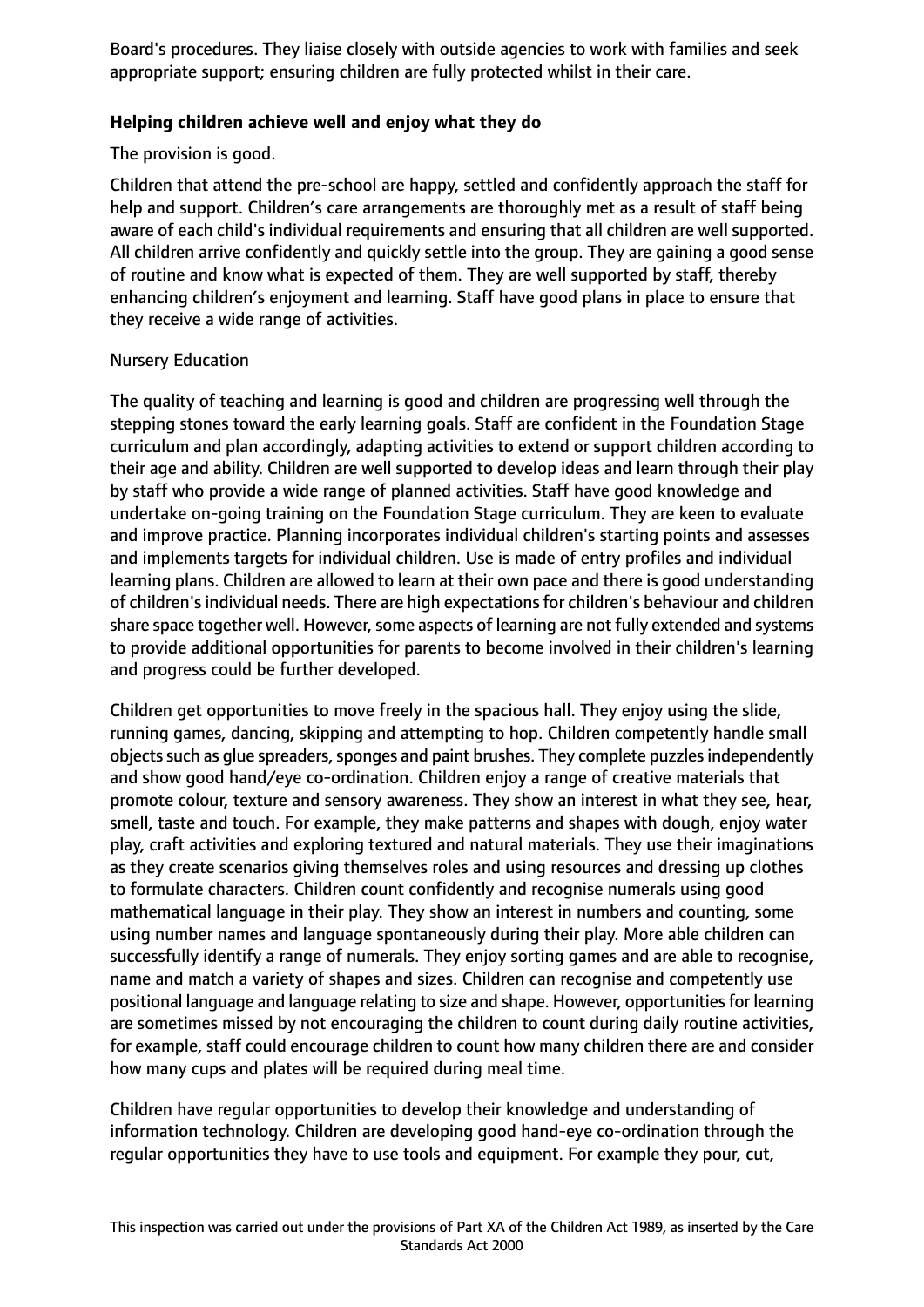assemble jigsaws, paint, build and use the computer mouse. Children use the tape recorder and magnets helping them develop their understanding of technology, as well as honing their physical coordination and concentration skills. Staff value children's creativity and encourage them to express themselves imaginatively. This enables them to make connections between one area of learning and another. They enjoy making play dough and acting out stories and life experiences in the home corner and role play areas. Children also sometimes have opportunities to use musical instruments and sing.

#### **Helping children make a positive contribution**

The provision is good.

Staff have a good knowledge of children's backgrounds and effectively meet their individual needs. They have a positive attitude towards diversity and are good role models, helping children learn the importance of showing respect for all. The group is church based and children learn about religion and say a prayer at the end of sessions thanking God for a lovely day. Bible based activities, stories, songs, and prayers are part of the pre-school curriculum. Children become aware of the wider society as they explore a range of festivals and religious and cultural traditions, including those relating to Eid and Diwali. However there is only a satisfactory range of resources that promote equality of opportunity and anti-discriminatory practice. Both girls and boys are encouraged to participate in all activities to broaden their range of experiences. Children are happy on arrival and are able to quickly settle. They enjoy talking with each other and greeting staff. Children are from a range of racial and cultural backgrounds. Their individual needs are well met by staff, who themselves reflect the local multi-cultural community. Staff are able to speak a range of community languages, which aids communication with some children and parents.

Appropriate systems are in place to support children learning English as an additional language and those who have learning difficulties and/or disabilities. Close liaison with parents and outside agencies ensures all children's needs are generally well planned for and met. Children play and behave well. The routines of the day encourage them to share, take turns and consider the needs of others. This positive approach fosters children's spiritual, moral, social and cultural development. Children learn to understand right and wrong through consistent boundaries, praise and age appropriate management of behaviour.

Children benefit because secure links are established between home and the group. Induction and registration procedures are flexible to suit the individual needs of children and their parents. Good systems are in place for settling new children, with parents staying for extended periods and detailed dialogues regarding children's needs taking place.

The partnership with parents of children who receive nursery education is good. Parents are kept well informed of their child's time at group through regular newsletters and the interesting parent's notice boards which provide parents with information about the care and education of their children. Parents receive good information about the Foundation Stage through an informative leaflet. Staff ensure that they are kept informed of children's learning from home by informal chats with parents at the start or end of each day. Input from parents is actively sought to help assess children's starting points. All required records are clear, current and appropriately stored with an awareness of confidentiality. Good staff deployment and use of the key worker system ensures that children are well supervised at all times and are afforded attention to their individual needs. Parents have access to the full range of policies and are informed about how to make a complaint.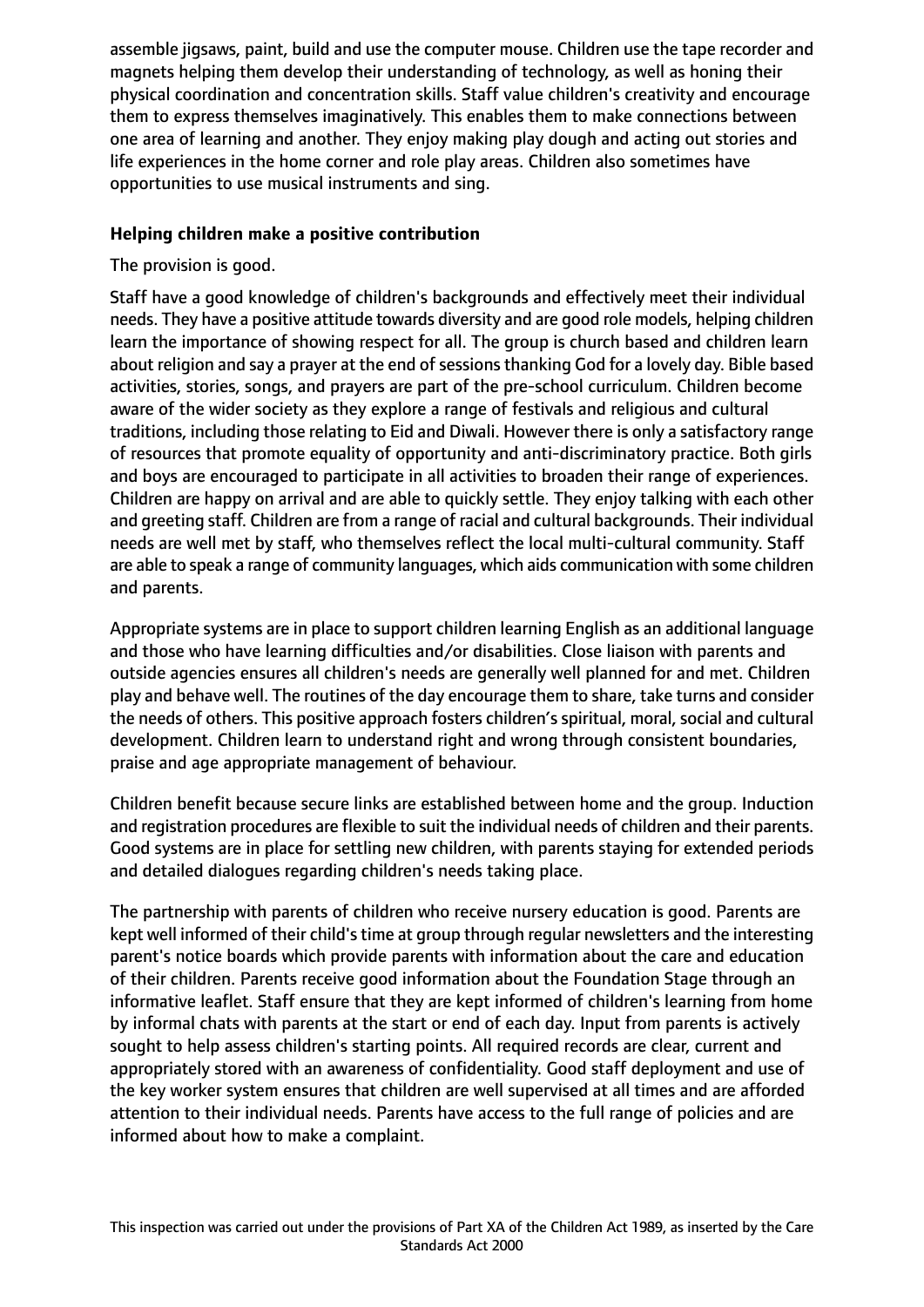# **Organisation**

The organisation is good.

Children enjoy and have a good time at the playgroup because staff have an understanding of how children learn and how important play is in their development. They work well as a team and communicate effectively through informal discussion and formal meetings to ensure the group is organised and the operational plan is implemented in practice. There are suitable contingency plans in place to cover for absences, and to ensure children always have appropriate supervision. Children are well supported because vetting and induction procedures ensure that staff are well qualified and experienced, and that they carry out their roles and responsibilities.

Record keeping is well organised, with required information kept and retrievable. There is a range of written policies and procedures in place which all parents and staff are made aware of. All relevant information is recorded in children's record forms, which are suitably stored in a confidential manner.

The quality of leadership and management is good. Children's individual progress is enhanced because teaching is rooted in a secure knowledge of the Foundation Stage and promotes children's learning. Staff benefit from regular supervision sessions and appraisals, which ensures they are well supported. The management team closely monitors day-to-day arrangements to ensure that good adult-to-child ratios are maintained and that staff are effectively deployed. Each child also has a named key worker who gets to know the child well and ensures they are effectively supported. As a result, children are happy, settled and well cared for. The nominated person, committee and the manager work closely together, continually reviewing practices within the pre-school. Consequently they are able to support staff and monitor the quality of teaching.

The setting meets the needs of the range of children for whom it provides.

#### **Improvements since the last inspection**

At the last inspection the group were asked: to develop staff's awareness and understanding of effective ways to manage children's behaviour, taking into account their age and stages of development; to develop the child protection policy to include what to do if an allegation is made against a member of staff; to review the way in which snack time is organised.

The behaviour management policy now includes proceduresto be followed to manage children's behaviour, taking into account their age and stages of development. Staff attended behaviour management training to improve their knowledge and understanding of behaviour management and good behaviour techniques are used by staff. Generally children were well behaved.

The manager has updated the policy statements relating to child protection. There is a statement in place regarding the action to be taken if an allegation is made against a member of staff. This helps to ensure children's safety and welfare is maintained.

Snack time has been reorganised. Children access the snack table readily and are able to make healthy choices.

At the last nursery education inspection the group was asked: to improve systems for observation and assessment and use these to inform planning; to develop opportunities for children to develop their language skills; to develop opportunities for children to count, recognise numbers and to compare and separate groups of numbers.